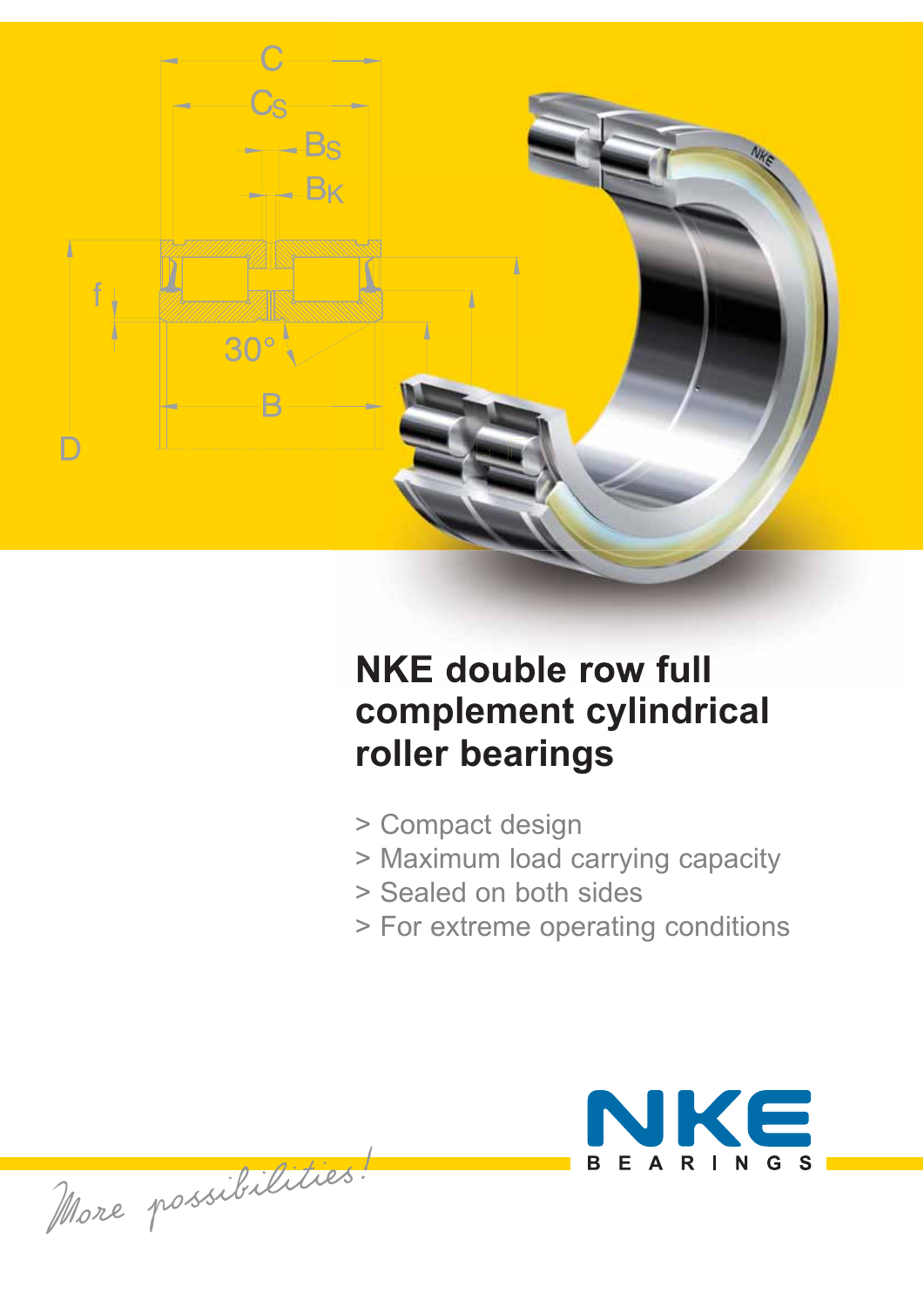# **NKE double row full complement cylindrical roller bearings (NNFxxxx-2LS-V series)**

> Locating bearings with maximum load carrying capacity > For extreme operating conditions

### **Technical characteristics**

- > Maximum **radial load capacity** due to full complement design with maximum number of rollers in the space available
- > Suitable for low to medium speeds
- > Protection against dust and splash water with contacting **seals** on both sides
- > **Self retaining design**
- > Accommodation of **axial forces** in both directions and tilting moments
- > Suitable for extreme operating conditions due to special **low temperature grease**
- > **Lubrication holes** in outer and inner rings enable easy re-lubrication through shaft or housing



#### **Special designs for extraordinary conditions**

Numerous special design variants are available upon request, e.g.

- > **Special coatings**
	- SQ171 anti-corrosion coating (see figure below)
	- Black oxide coating for optimised tribological characteristics
- > Special clearance and tolerance classes



*Special coating SQ171 protects against corrosion* 

### **Application examples**

Typically used in bearing arrangements for rope wheels and pulleys

- > Due to the narrower outer ring, additional sleeves or distance pieces are not required
- > Two snap ring grooves on the outer ring enable simple bearing arrangement design for sheaves

*Cable sheave for lifting blocks by De Haan Special Equipment B.V. (www.dehaan-se.com)*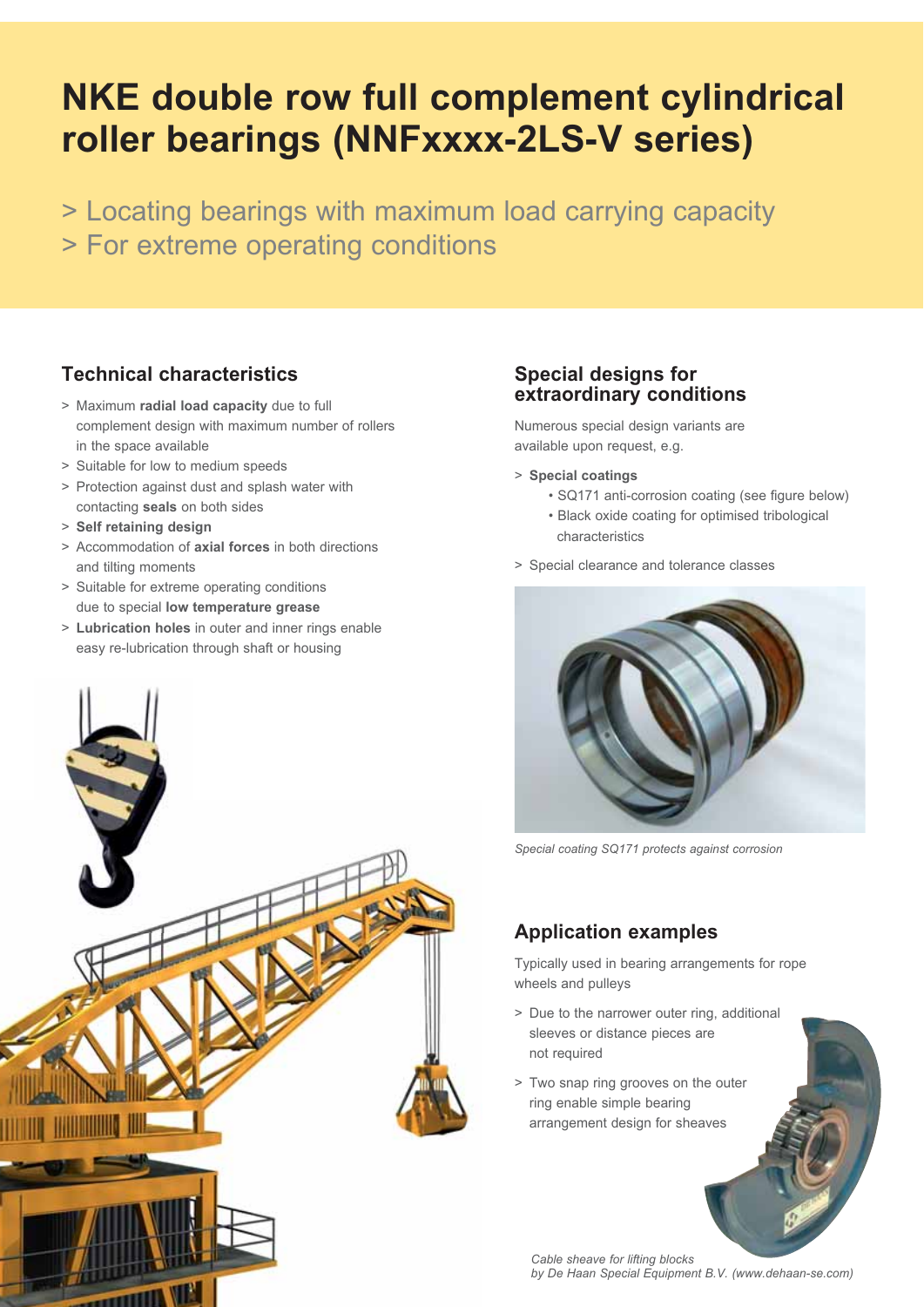## Technical data NNFxxxx-2LS-V Series





| Boundary dimensions [mm] |              |                |              |             |              | <b>Designation</b>   | Load ratings [kN] |           |                |       | Speed rating<br>rpm | <b>Dimensions</b><br>C <sub>2</sub><br>$C_{1}$ |        |       |        |             |                |         |                |                |       |       | Snap ring     | Suitable<br>circlip     | <b>Mass</b><br>[kg] |
|--------------------------|--------------|----------------|--------------|-------------|--------------|----------------------|-------------------|-----------|----------------|-------|---------------------|------------------------------------------------|--------|-------|--------|-------------|----------------|---------|----------------|----------------|-------|-------|---------------|-------------------------|---------------------|
| d.                       | $\mathsf{D}$ | $\overline{B}$ | $\mathbf{C}$ | $C_{\rm s}$ | min          |                      | c <sub>rmod</sub> | dyn.<br>C | stat.<br>$C_n$ | $P_u$ |                     | $\mathsf{d}$                                   | $d_1$  | $D_4$ | E      | $\mathbf b$ | b <sub>4</sub> | $B_{s}$ | B <sub>K</sub> |                | ± 0,1 |       |               | according<br>to DIN 471 | $\approx$           |
| 25                       | 47           | 30             | 29           | 24,7        | 0.3          | <b>NNF5005-2LS-V</b> | 49                | 43        | 59             | 7,2   | 3000                | 25                                             | 33     | 44.8  | 40,4   | 1,8         | 2,15           | 6,5     | 3              | 0,5            | 21.7  | 21,2  | WRE47         | 47X1.75                 | 0.23                |
| 30                       | 55           | 34             | 33           | 28,2        | 0,3          | <b>NNF5006-2LS-V</b> | 58                | 51        | 72             | 8,2   | 2600                | 30                                             | 39,7   | 52,8  | 47,9   | 2,1         | 2,4            | 6,5     | 3              | 0,5            | 25,2  | 24,2  | WRE55         | 55X2                    | 0,35                |
| 35                       | 62           | 36             | 35           | 30,2        | 0.3          | <b>NNF5007-2LS-V</b> | 75                | 66        | 92             | 11    | 2200                | 35                                             | 44,8   | 59,8  | 54,5   | 2,1         | 2,4            | 6,5     | 3              | 0,5            | 27,2  | 26,2  | WRE62         | 62X2                    | 0.45                |
| 40                       | 68           | 38             | 37           | 32,2        | 0.6          | NNF5008-2LS-V        | 91                | 80        | 117            | 14    | 2000                | 40                                             | 50.5   | 65,8  | 61     | 2,7         | 2,4            | 6,5     | 3              | 0,8            | 28,2  | 27,2  | WRE68         | 68X2.5                  | 0.57                |
| 45                       | 75           | 40             | 39           | 34,2        | 0.6          | <b>NNF5009-2LS-V</b> | 109               | 96        | 145            | 17,7  | 1800                | 45                                             | 56.5   | 72.8  | 67,7   | 2,7         | 2,4            | 6,5     | 3              | 0,8            | 29    | 28    | WRE75         | 75X2.5                  | 0.68                |
| 50                       | 80           | 40             | 39           | 34,2        | 0.6          | <b>NNF5010-2LS-V</b> | 114               | 101       | 159            | 19    | 1700                | 50                                             | 61.2   | 77,8  | 72,5   | 2,7         | 2.4            | 6,5     | 3              | 0,8            | 30,2  | 29,2  | WRE80         | 80X2.5                  | 0.73                |
| 55                       | 90           | 46             | 45           | 40,2        | 0,6          | <b>NNF5011-2LS-V</b> | 135               | 119       | 195            | 24    | 1500                | 55                                             | 68     | 87,4  | 80     | 3,2         | 2,4            | 6,5     | 3,5            | $\overline{1}$ | 35,2  | 34,2  | WRE90         | 90X3                    | 1,10                |
| 60                       | 95           | 46             | 45           | 40,2        | 0.6          | NNF5012-2LS-V        | 140               | 124       | 209            | 26    | 1400                | 60                                             | 73     | 92.4  | 85     | 3.2         | 2.4            | 6.5     | 3,5            | $\mathbf{1}$   | 35.2  | 34.2  | WRE95         | 95X3                    | 1.20                |
| 65                       | 100          | 46             | 45           | 40,2        | 0,6          | <b>NNF5013-2LS-V</b> | 146,3             | 129       | 225            | 27,4  | 1300                | 65                                             | 78     | 97,4  | 90     | 3,2         | 2,4            | 6,5     | 3,5            | $\overline{1}$ | 35,2  | 34,2  | <b>WRE100</b> | 100X3                   | 1,30                |
| 70                       | 110          | 54             | 53           | 48.2        | 0.6          | NNF5014-2LS-V        | 216               | 190       | 326            | 40    | 1200                | 70                                             | 85     | 107.1 | 100    | 4,2         | 2.4            | 7.5     | 3,5            | $\overline{1}$ | 43.2  | 40.2  | <b>WRE110</b> | 110X4                   | 1.85                |
| 75                       | 115          | 54             | 53           | 48,2        | 0,6          | <b>NNF5015-2LS-V</b> | 225               | 198       | 352            | 42,9  | 1100                | 75                                             | 91     | 112   | 106    | 4,2         | 2,4            | 7,5     | 3,5            | $\overline{1}$ | 43,2  | 40,2  | <b>WRE115</b> | 115X4                   | $\overline{2}$      |
| 80                       | 125          | 60             | 59           | 54,2        | 0.6          | NNF5016-2LS-V        | 269               | 237       | 423            | 51    | 1000                | 80                                             | 97     | 122.1 | 113.5  | 4.2         | 2.4            | 7.5     | 3,5            | 1,5            | 49.2  | 46.2  | <b>WRE125</b> | 125X4                   | 2.70                |
| 85                       | 130          | 60             | 59           | 54,2        | 0.6          | <b>NNF5017-2LS-V</b> | 261               | 230       | 443            | 53    | 1000                | 85                                             | 101,5  | 127,1 | 119,5  | 4,2         | 2,4            | 7,5     | 3,5            | 1,5            | 49,2  | 46,2  | <b>WRE130</b> | 130X4                   | 2,65                |
| 90                       | 140          | 67             | 66           | 59,2        | 0.6          | NNF5018-2LS-V        | 342               | 302       | 564            | 66    | 900                 | 90                                             | 109.5  | 137   | 127,5  | 4,2         | 3,4            | 7.5     | 3,5            | 1,5            | 54,2  | 51.2  | <b>WRE140</b> | 140X4                   | 3.80                |
| 100                      | 150          | 67             | 66           | 59,2        | 0.6          | <b>NNF5020-2LS-V</b> | 355               | 313       | 574            | 66    | 850                 | 100                                            | 118.5  | 147   | 138    | 4,2         | 3,4            | 9       | 3,5            | 1,5            | 54,2  | 51,2  | <b>WRE150</b> | 150X4                   | 4.05                |
| 110                      | 170          | 80             | 79           | 71,2        | 0.6          | NNF5022-2LS-V        | 440               | 388       | 706            | 78    | 750                 | 110                                            | 132    | 167   | 154,5  | 4,2         | 3,9            | 9       | 3,5            | 1,8            | 66,2  | 63,2  | <b>WRE170</b> | 170X4                   | 6,45                |
| 120                      | 180          | 80             | 79           | 71.2        | 0.6          | <b>NNF5024-2LS-V</b> | 458               | 404       | 761            | 82    | 700                 | 120                                            | 141.5  | 176   | 164    | 4,2         | 3,9            | 9       | 3,5            | 1,8            | 65.2  | 63,2  | <b>WRE180</b> | 180X4                   | 6.9                 |
| 130                      | 200          | 95             | 94           | 83,2        | 0.6          | NNF5026-2LS-V        | 657               | 579       | 1054           | 111   | 630                 | 130                                            | 155    | 196   | 183,5  | 4,2         | 5,4            | 10,5    | 4              | 1,8            | 69    | 67    | <b>WRE200</b> | 200X4                   | 10.5                |
|                          | 190          | 80             | 79           | 71.2        | 0.6          | <b>NNF130-2LS-V</b>  | 476               | 419       | 815            | 87    | 670                 |                                                | 151    | 186   | 173,5  | 4.2         | 3,9            | 10.5    | $\overline{4}$ | 1,8            | 65.2  | 63,2  | <b>WRE190</b> | 190X4                   | 7.3                 |
| 140                      | 210          | 95             | 94           | 83,2        | 0,6          | NNF5028-2LS-V        | 714               | 629       | 1254           | 129   | 600                 | 140                                            | 167    | 206   | 196,08 | 5,2         | 5,4            | 10,5    | 4              | 1,8            | 77,3  | 73,3  | <b>WRE210</b> | 210X5                   | 10.7                |
|                          | 200          | 80             | 79           | 71.2        | 0.6          | <b>NNF140-2LS-V</b>  | 492               | 434       | 870            | 91    | 630                 |                                                | 160.5  | 196   | 183    | 4.2         | 3.9            | 10.5    | $\overline{4}$ | 1,8            | 65.2  | 63.2  | <b>WRE200</b> | 200X4                   | 7.8                 |
| 150                      | 225          | 100            | 99           | 87,2        | 0.6          | NNF5030-2LS-V        | 788               | 694       | 1296           | 131   | 560                 | 150                                            | 177,65 | 221   | 209,2  | 5,2         | 5,9            | 10,5    | 4              | $\overline{2}$ | 81,2  | 77,2  | <b>WRE225</b> | 225X5                   | 13,3                |
|                          | 210          | 80             | 79           | 71,2        | 0.6          | <b>NNF150-2LS-V</b>  | 509               | 448       | 924            | 95    | 560                 |                                                | 170    | 206   | 192,5  | 5,2         | 3,9            | 10,5    | $\overline{4}$ | 1,8            | 65,2  | 61,2  | <b>WRE210</b> | 210X5                   | 8.3                 |
| 160                      | 240          | 109            | 108          | 95,2        | 0.6          | NNF5032-2LS-V        | 820               | 722       | 1401           | 138   | 500                 | 160                                            | 191    | 236   | 222,55 | 5,2         | 6,4            | 10,5    | 4              | $\overline{2}$ | 89.2  | 85,2  | <b>WRE240</b> | 240X5                   | 16.5                |
|                          | 220          | 80             | 79           | 71,2        | 0.6          | <b>NNF160-2LS-V</b>  | 532               | 469       | 1006           | 101   | 530                 |                                                | 184,5  | 216   | 207    | 5,2         | 3,9            | 10,5    | $\overline{4}$ | 1,8            | 65,2  | 61,2  | <b>WRE220</b> | 220X5                   | 8,7                 |
| 170                      | 260          | 122            | 121          | 107.2       | 0.6          | NNF5034-2LS-V        | 1057              | 931       | 1799           | 174   | 480                 | 170                                            | 203    | 254   | 239    | 5.2         | 6.9            | 10.5    | 4              | $\overline{2}$ | 99.2  | 97.02 | <b>WRE260</b> | 260X5                   | 22.5                |
|                          | 230          | 80             | 79           | 71,2        | 0.6          | <b>NNF170-2LS-V</b>  | 545               | 480       | 1061           | 105   | 530                 |                                                | 194    | 226   | 216,5  | 5,2         | 3,9            | 10,5    | $\overline{4}$ | 1,8            | 65,2  | 61,2  | <b>WRE230</b> | 230X5                   | 8,72                |
| 180                      | 280          | 136            | 135          | 118.2       | 0.6          | NNF5036-2LS-V        | 1255              | 1106      | 2174           | 206   | 450                 | 180                                            | 220    | 274   | 259    | 5.2         | 8.4            | 12      | 4              | 2              | 110.2 | 108.2 | <b>WRE280</b> | 280X5                   | 30                  |
|                          | 240          | 80             | 79           | 71,2        | 0.6          | <b>NNF180-2LS-V</b>  | 560               | 493       | 1115           | 109   | 500                 |                                                | 203,5  | 236   | 226    | 5,2         | 3,9            | 10,5    | $\overline{4}$ | 1,8            | 65,2  | 61,2  | <b>WRE240</b> | 240X5                   | 9.31                |
| 190                      | 290          | 137            | 135          | 118.2       | 0.6          | <b>NNF5038-2LS-V</b> | 1282              | 1129      | 2262           | 212   | 430                 | 190                                            | 228    | 284   | 267.3  | 5.2         | 8.4            | 12      | 4              | 2              | 110.2 | 108.2 | <b>WRE290</b> | 290X5                   | 31.5                |
|                          | 260          | 80             | 79           | 73,2        | 0.6          | <b>NNF190-2LS-V</b>  | 645               | 568       | 1304           | 125   | 450                 |                                                | 217    | 254   | 241    | 5,2         | 2,9            | 10.5    | $\overline{4}$ | 1,8            | 65.2  | 63,2  | <b>WRE260</b> | 260X5                   | 11.94               |
| 200                      | 310          | 150            | 149          | 128,2       | 0,6          | NNF5040-2LS-V        | 1547              | 1363      | 2947           | 270   | 400                 | 200                                            | 245    | 304   | 284    | 6,3         | 10,4           | 12      | 4              | 2              | 120,2 | 116,2 | <b>WRE310</b> | 310X6                   | 47,5                |
|                          | 270          | 80             | 79           | 73,2        | 0.6          | <b>NNF200-2LS-V</b>  | 663               | 584       | 1368           | 129   | 430                 |                                                | 227,5  | 264   | 251,5  | 5,2         | 2,9            | 14      | $\overline{4}$ | 1,8            | 65,2  | 63,2  | <b>WRE270</b> | 270X5                   | 13.2                |
| 220                      | 340          | 160            | 159          | 138,2       | $\mathbf{1}$ | <b>NNF5044-2LS-V</b> | 1719              | 1515      | 3124           | 280   | 360                 | 220                                            | 263,5  | 334   | 308,5  | 6,3         | 10,4           | 12      | 4              | $\overline{2}$ | 130,2 | 126,2 | <b>WRE340</b> | 340X6                   | 525                 |
|                          | 300          | 95             | 94           | 83,2        | $\mathbf{1}$ | <b>NNF220-2LS-V</b>  | 786               | 692       | 1619           | 148   | 480                 |                                                | 248.7  | 294   | 277,5  | 5,2         | 5,4            | 10,5    | $\overline{4}$ | $\overline{2}$ | 75,2  | 73,2  | <b>WRE300</b> | 300X5                   | 19.2                |
| 240                      | 360          | 160            | 159          | 138.2       | $\mathbf{1}$ | NNF5048-2LS-V        | 1790              | 1577      | 3365           | 296   | 340                 | 240                                            | 282.5  | 354   | 327,5  | 6,3         | 10.4           | 14      | 5              | 2              | 130.2 | 126.2 | <b>WRE360</b> | 360X6                   | 56                  |
|                          | 320          | 95             | 94           | 83.2        | $\mathbf{1}$ | <b>NNF240-2LS-V</b>  | 825               | 727       | 1773           | 158   | 480                 |                                                | 272    | 314   | 300.1  | 6.3         | 5.4            | 12      | $\overline{4}$ | $\overline{2}$ | 75.2  | 71.2  | <b>WRE320</b> | 320X6                   | 20.8                |
| 260                      | 400          | 190            | 189          | 162.2       | $\mathbf{1}$ | NNF5052-2LS-V        | 2595              | 2287      | 4732           | 404   | 400                 | 260                                            | 309.5  | 394   | 366,5  | 6,3         | 13.4           | 14      | 5              | 2              | 154.2 | 150.2 | <b>WRE400</b> | 400X6                   | 84.5                |
|                          | 340          | 95             | 94           | 83,2        | $\mathbf{1}$ | <b>NNF260-2LS-V</b>  | 1023              | 902       | 2130           | 189   | 440                 |                                                | 282,7  | 334   | 316,25 | 6,3         | 5,4            | 10,5    | 4,5            | $\overline{2}$ | 75,2  | 71,2  | <b>WRE340</b> | 340X6                   | 22                  |
| 280                      | 420          | 190            | 189          | 163.2       | 1.1          | NNF5056-2LS-V        | 2712              | 2389      | 5128           | 429   | 380                 | 280                                            | 333.5  | 413   | 390,5  | 7.3         | 12.9           | 14      | 5              | 3              | 154,2 | 151.7 | <b>WRE420</b> | 420X7                   | 87.69               |
| 300                      | 460          | 218            | 216          | 185,2       | 1,1          | <b>NNF5060-2LS-V</b> | 3033              | 2672      | 5890           | 480   | 340                 | 300                                            | 363,5  | 453   | 423,5  | 7,3         | 15,4           | 14      | 6              | 3              | 176,2 | 173,7 | <b>WRE460</b> | 460X7                   | 126                 |